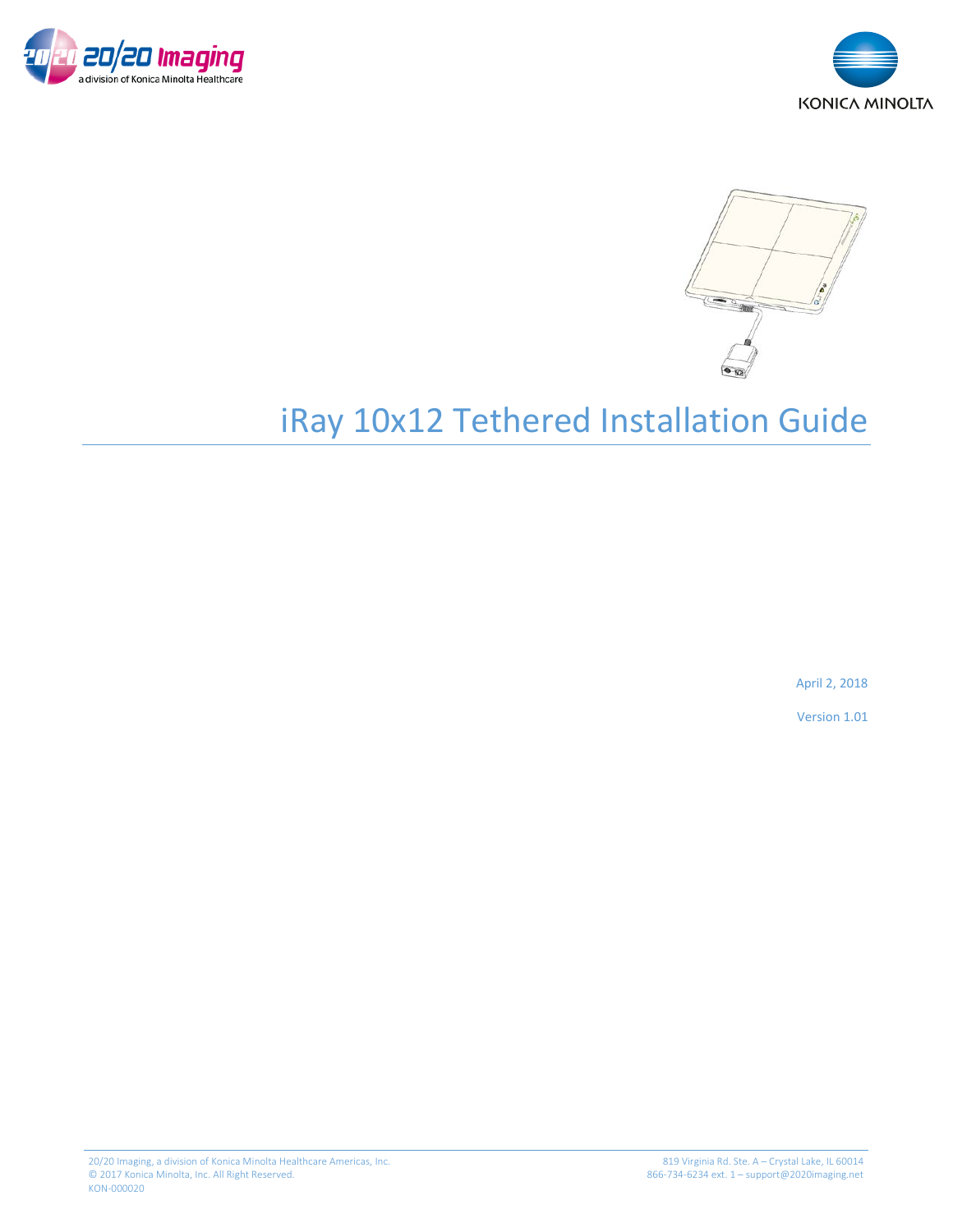

 $\overline{2}$ 

## **Table of Contents**

| 21              |  |
|-----------------|--|
| 2.2             |  |
| $\overline{31}$ |  |
| 3.2             |  |
| 3.3             |  |
| 3.4             |  |
|                 |  |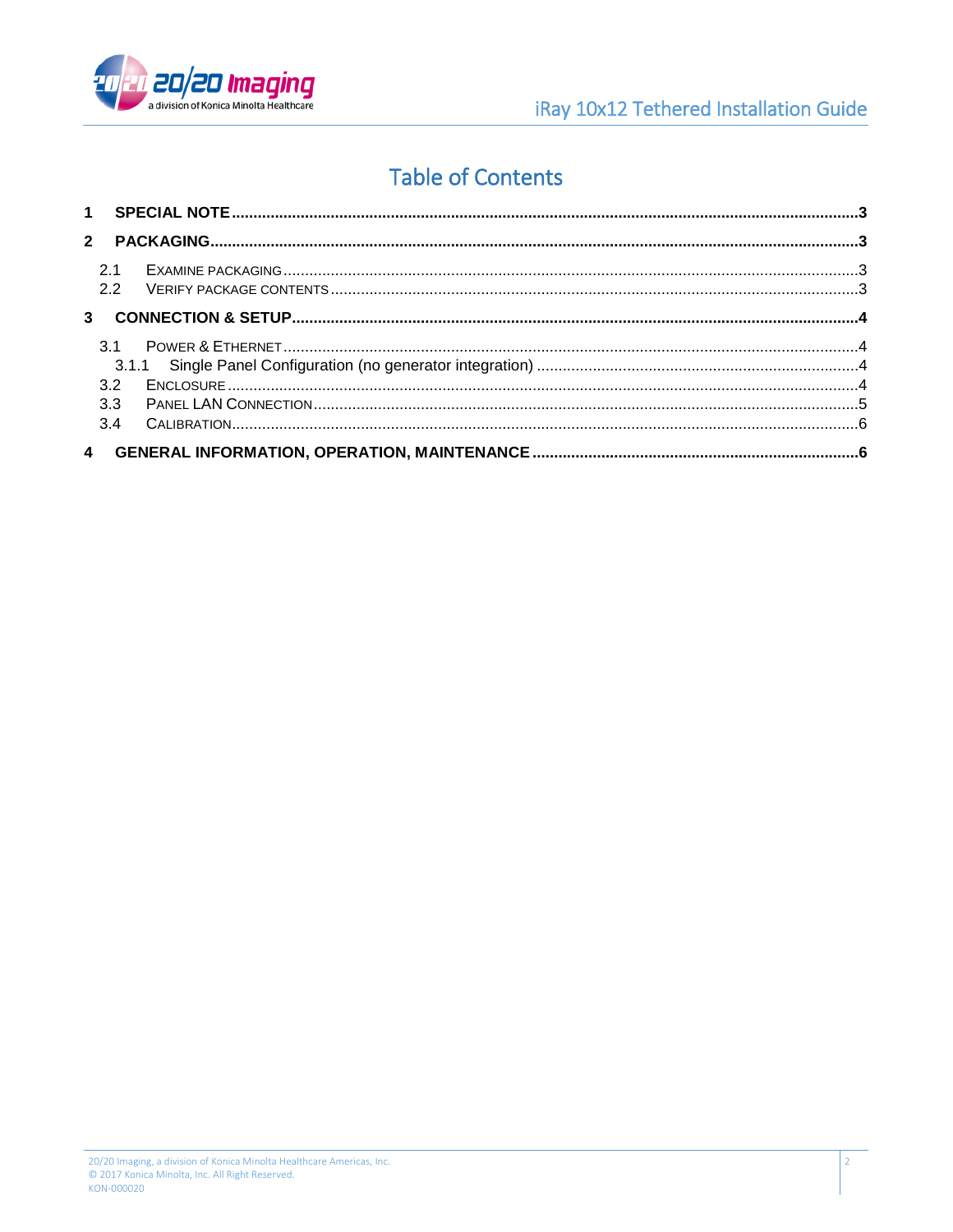3



## <span id="page-2-0"></span>1 Special Note

Please read and review the iRay-Venu1012X User Manual before proceeding with this guide. By proceeding, you agree that you have read and understand all content within that User Manual. The iRay-Venu1012X User Manual is included with the unit and can also be found on the 20/20 Imaging website.

## <span id="page-2-1"></span>2 Packaging

#### <span id="page-2-2"></span>2.1 Examine packaging

Examine the packaging for any damage. Notify the 20/20 Imaging sales coordinator/manager immediately if any damage to the boxes has occurred.

#### <span id="page-2-3"></span>2.2 Verify package contents

1. Detector Panel & Detector Cable



2. Enclosure



3. 10m Gigabit Ethernet Cable



4. A/C Adapter



5. A/C Power Cable

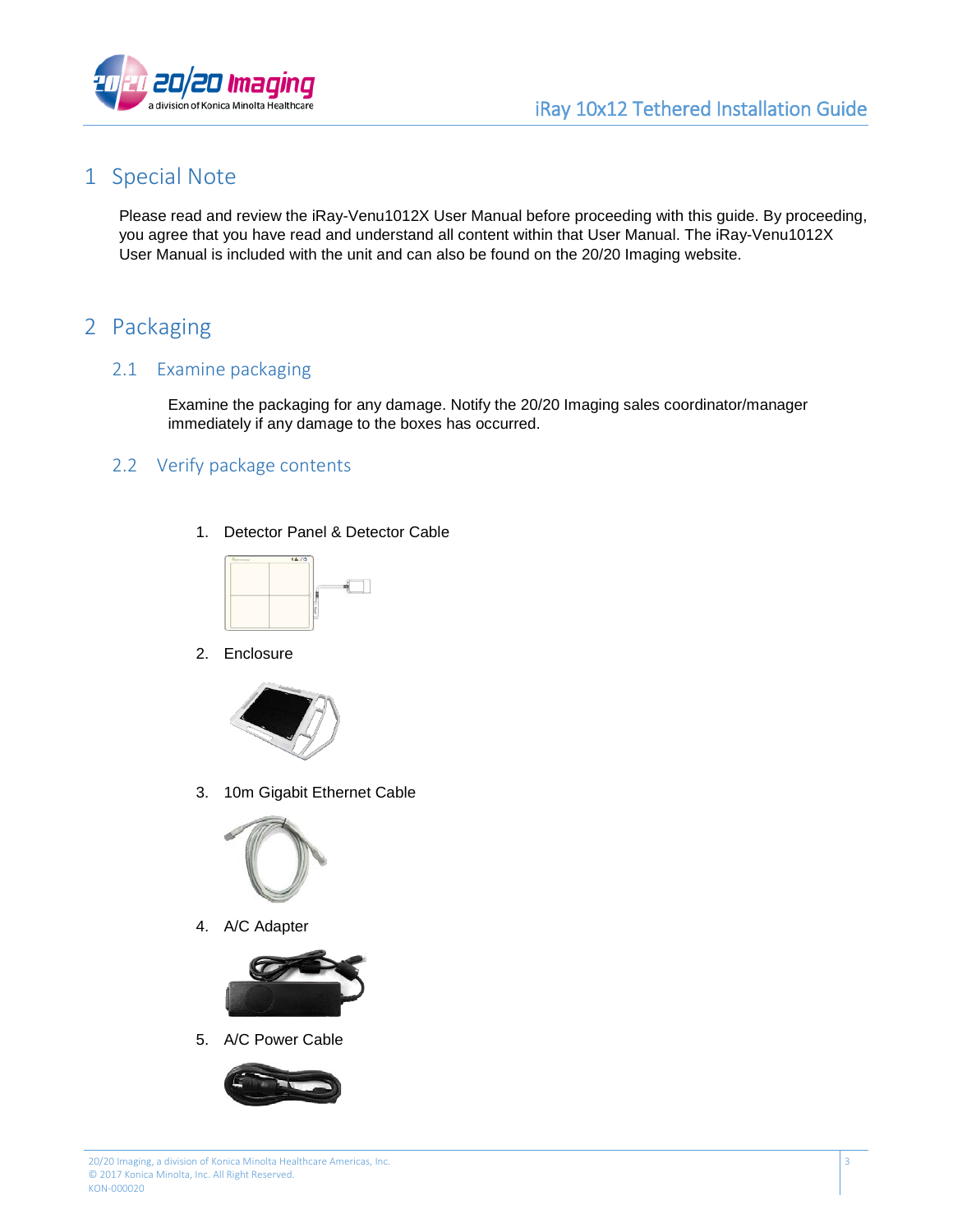

6. CD-Rom with Calibration Data & User Manual



## <span id="page-3-0"></span>3 Connection & Setup

#### <span id="page-3-2"></span><span id="page-3-1"></span>3.1 Power & Ethernet

#### 3.1.1 Single Panel Configuration (no generator integration)

1. At the splitter, connect the power cable, followed by the 10m Ethernet cable \*for the PXS710 unit, refer to that installation guide for internal connectivity



- 2. Plug the other end of the A/C adapter into a surge protected wall outlet or battery-backup (surge side)
- 3. Install Ethernet cable.
	- Single Panel Configuration: Plug the other end of the 10m Ethernet cable into the onboard NIC card of the PC.
	- Dual Panel Configuration: Plug the other ends of each 10m Ethernet cable into the ports on the 5-port Gigabit Ethernet switch and connect the 3' Ethernet cable from the 5-port switch into the on-board NIC card of the PC.

#### <span id="page-3-3"></span>3.2 Enclosure

1. Route cable inside of enclosure. Use a soft but blunt object to tuck cable inside of enclosure.

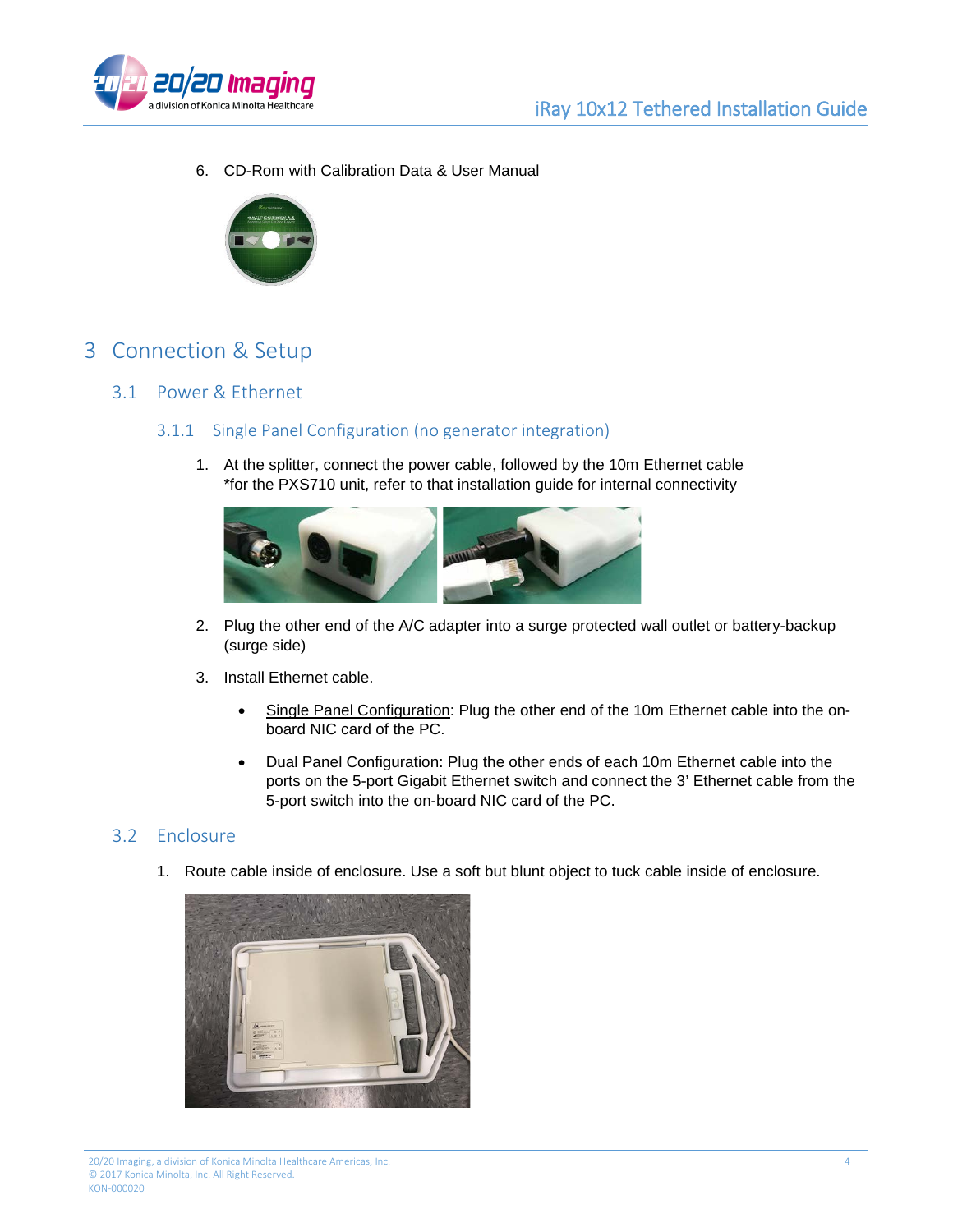

5



#### <span id="page-4-0"></span>3.3 Panel LAN Connection

1. Open Local Network Management.

|                                                                                            | U. a. Contect Panel, a. All Contect Panel Banes, a. Network and Showng Center                                                                                                                                         | 1734 Search Central Paint                                                                                                                                                     |
|--------------------------------------------------------------------------------------------|-----------------------------------------------------------------------------------------------------------------------------------------------------------------------------------------------------------------------|-------------------------------------------------------------------------------------------------------------------------------------------------------------------------------|
| file: Edit: New Tech: Help<br>Cornel Sand Home                                             |                                                                                                                                                                                                                       |                                                                                                                                                                               |
| Measure weeken influence<br>Change adopter nettings<br>Owever advanced sharing<br>nettings | View your basic network information and set up connections<br><b>BAYORDA SWH</b><br>Marketin natuunim<br>(This computer)<br>Video visual della e della color<br>Anged, XIA15, 2.4 5<br><b>County Secretary Secret</b> | <b>See Full more</b><br><b>Introduct</b><br>Connect to Sitchness<br>Access Ripe<br>Internat<br>Connections all illinies Nework<br>(Angel 6745,24)                             |
|                                                                                            | R 270001/HEMI<br><b>Euklic meteority</b>                                                                                                                                                                              | Access hope<br>156 Selamat Jolesia<br><b>Longe Motherwich</b><br>Contactions U<br>V Moure National Adapter<br><b>VMARI</b><br><b>G. Wina's Nework Assater</b><br><b>USert</b> |
| San vice<br>International<br><b>Billiand</b><br><b>Internat Options</b><br>Windows Report  | Change your individual problems<br>To Sit to small contaction of recivoir<br>Connect to a setupal<br>Connect or reconnect to a winters when disk up or UTV notweek connection.                                        | for an excellent formation of debugs at her or VRG connection and an environment retail rela-                                                                                 |